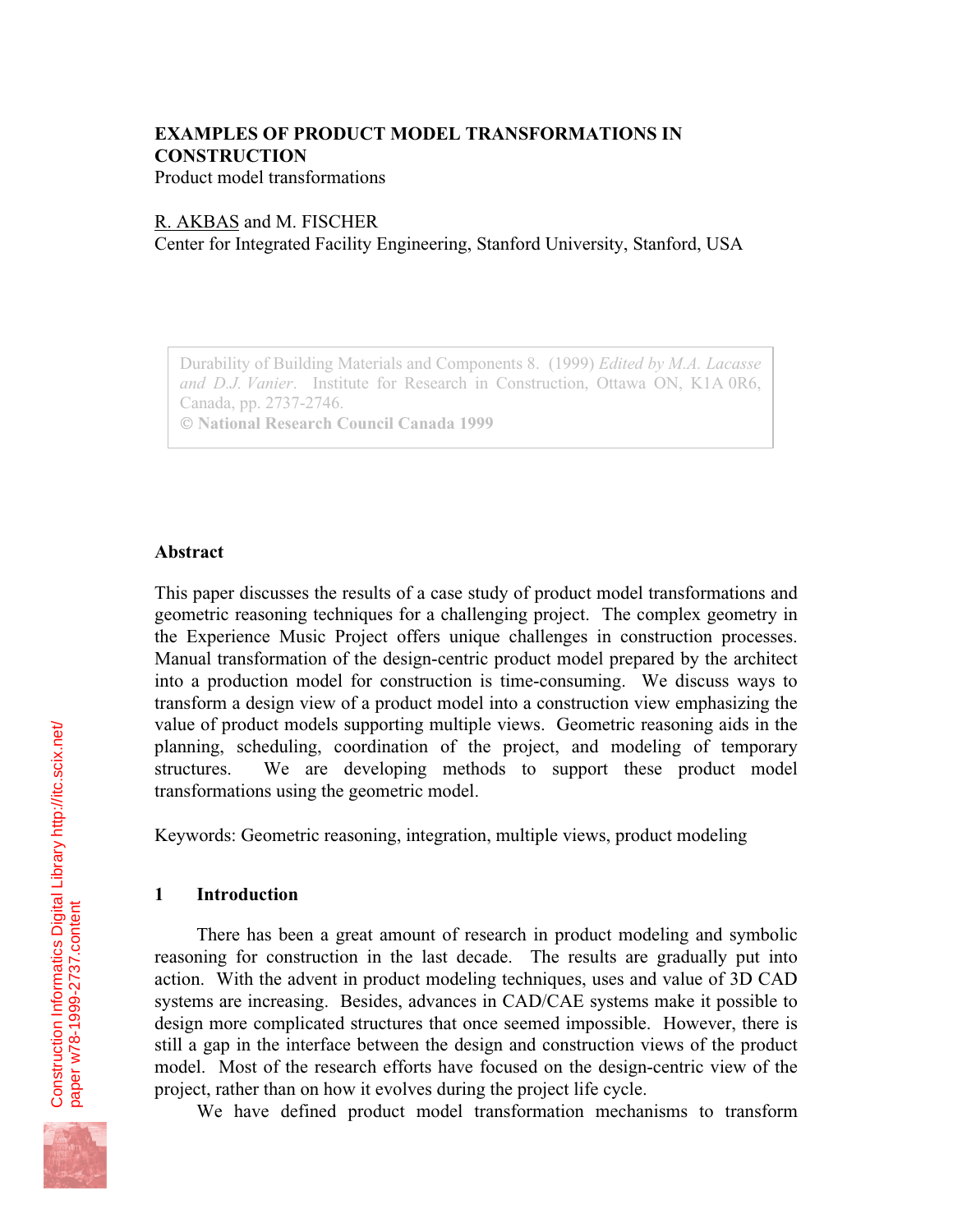design-centric product models into production-centric models (Fischer et al. 1998). Product model transformations provide the tools that make the product model a living electronic model of the project. Our ongoing research elaborates the requirements for product model transformations by defining the necessary representations for multiple views and geometric reasoning techniques. Once a product model with transformations is defined for a project, it supports the exchange of design information, enables 3D and 4D visualizations at various levels of detail, automates quantity takeoff and duration calculations, and so on.

This paper starts by describing the case study project. Next, by elaborating on the product model for the case study, we illustrate the transformations necessary for construction projects and the requirements for the representation of the product model. Finally, we explain the geometric reasoning mechanisms necessary to perform these transformations.

## **2 Motivation for product model transformations**

An increasing number of design-build projects, as well as challenging architectural design and construction methods, require complex product model representations and transformations. One recent example is the Experience Music Project (EMP) in Seattle.

Construction of this structure is challenging in several aspects. The exterior is formed by sculpture-like surfaces with variable curvature in all three dimensions. The skin on the Experience Music Project consists of reinforcement, shotcrete, waterproofing, insulation and exterior steel plates and is supported by curved steel ribs. These ribs are in turn braced with secondary steel and support reinforcing bars. Figure 1 shows the components of the 3D CAD model. The complexity of the skin surface requires the contractor to apply several methods of construction at different locations. The project site is located in a bounded area near the center of the city. There is only one entrance to the site, which creates a significant accessibility problem. The site is congested, and laydown areas are quite limited.

The 3D CAD model is the basis for the construction documents at the site. The designer developed some unconventional 3D surface models of the buildings. This geometric information is sent to the construction site. However, the representation is not sufficient for construction. The general contractor has the primary responsibility in managing the data flow and distributing the information to the subcontractors. The interpretation of the CAD model is time-consuming. Participants do not have an automated method for creating their own product model view and updating it in case of a change, which makes it difficult to achieve a consistent data flow.

A design-centric product model alone cannot support the concurrent design and analysis necessary to develop an efficient and safe approach for construction. The designer develops the skin-surface model of one of the building elements shown in Figure 1. The CAD model of the skin includes the interior and exterior surfaces of the shotcrete, material properties and dimensions. Since no reasoning tools exist, the use of this model on the construction site is limited, namely to observe the shape visually and to check for interference with the temporary structures.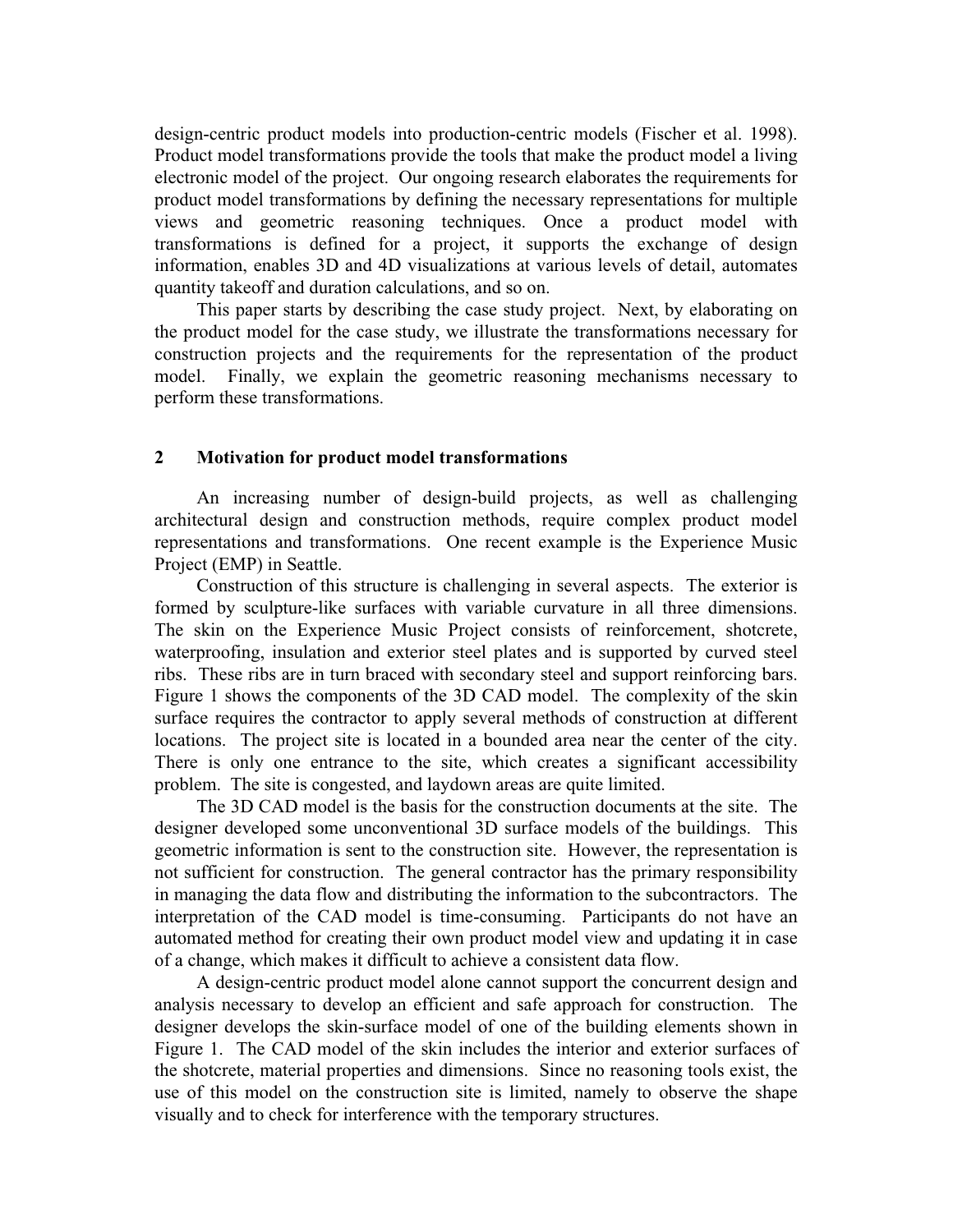The left side of Figure 2 shows a cross-section of one of the building elements of the EMP. It shows how the construction operation varies depending on the curvature of the skin and the distance from the edge of the building. In nearly vertical areas near the edge of the building (1) workers will install the reinforcement and shotcrete, i.e. spray-on concrete, from scaffolding. In steep areas in proximity to the edge of the building (2) workers will use platforms cantilevered from the scaffolding. In almost flat areas (3) workers will work with tie-off to the structure. In steep areas away from the edge of the building (4) workers will need additional scaffolding and tie-off to perform the work. Each of these construction methods has different resource and space requirements and has different production rates.

To plan the use of resources and space over time and to predict the duration of skin installation, the planners need to calculate the quantities of reinforcement and shotcrete from the 3D CAD model. Therefore, they need to break up the 3D CAD model into zones related to the four construction methods. There is a need for a toolset that allows users to break up a 3D CAD model in new ways according to certain criteria (in this case the curvature, the height and the distance from the edge). This toolset needs to reason about the geometry. The right side of Figure 2 shows a decomposition for the given problem.

Meanwhile, the structural engineer has a different view of the project, and is interested in the rings of shotcrete in his analysis for structural stability during construction. The shotcrete surface, therefore, has different geometrical representation in these views.



**Fig. 1: Components of 3D CAD model for EMP element 7**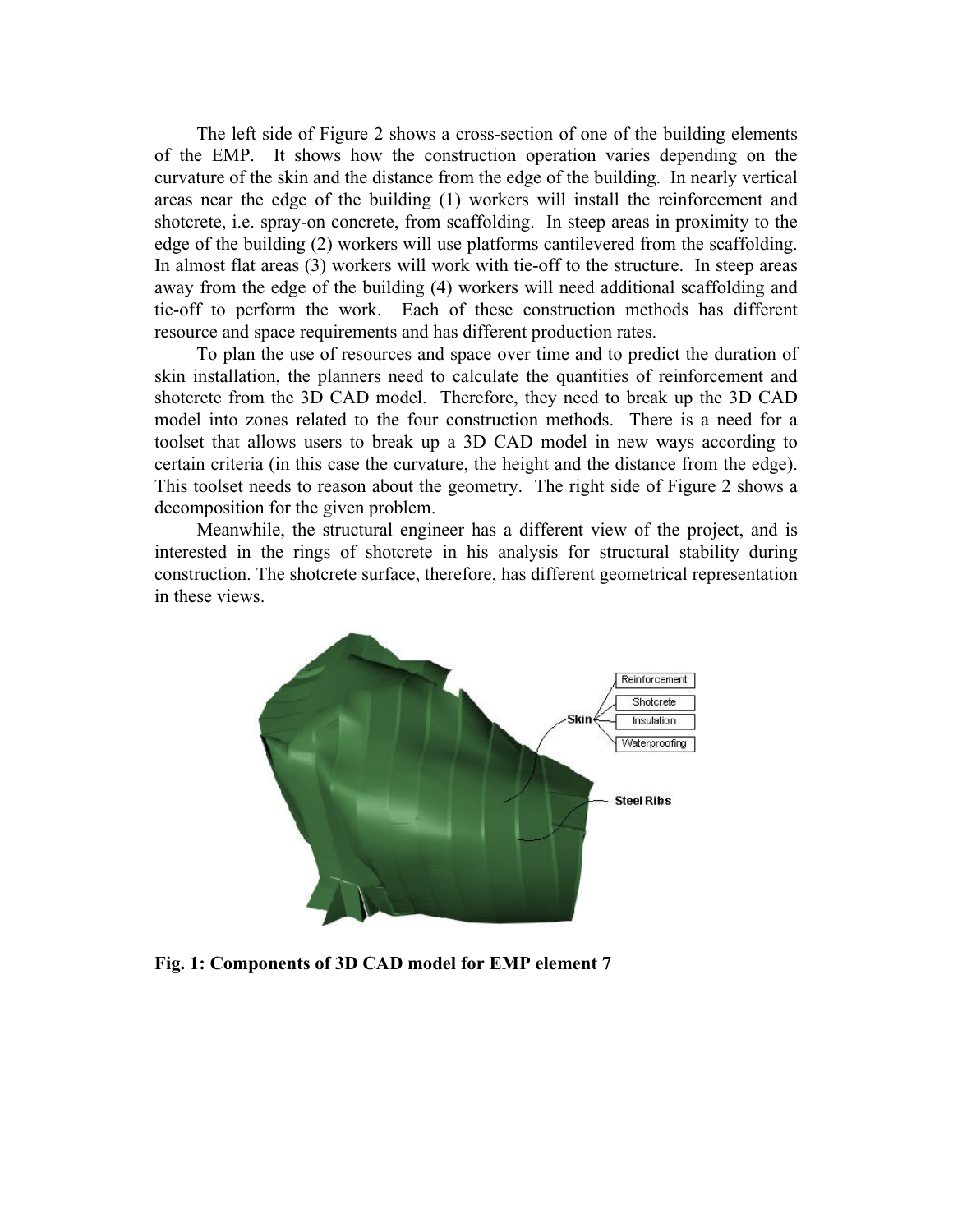

**Fig. 2: Construction methods for Shotcrete in EMP element 7**

Participants have interdependent objectives. The objective for the detailed structural design is to ensure structural stability when only part of the skin has been completed and the structure is loaded asymmetrically with wet shotcrete. The objective for construction is to allow the subcontractors to employ construction methods that lead to productive construction operations and a safe and efficient use of resources. A particular method, sequence, and speed of construction, in turn, might affect the structural reliability of the half-finished skin.

It is difficult to solve these problems without relying on the detailed 3D CAD model at hand. The need to generate alternative plans is remarkably high in this complex structure. Furthermore, it is hard for the project participants to achieve a common understanding of the construction methods. To satisfy these needs, we are developing the framework for product model transformations. In a fast-track project like EMP, there is a continuous need for product model transformations. Many researchers have emphasized the importance of transformations (or maps) between views (Jeng and Eastman 1998, Van Leeuwen and Wagter 1998).

## **3 Product model transformations**

We have defined the typical mechanisms for transformations from design to construction, and illustrate them with examples from the EMP. The sample product model hierarchy in Figure 3 shows these transformation mechanisms.

#### **3.1 Elaboration**

This mechanism decomposes a single object into m objects  $(m>1)$ . Elaboration is one of the most common transformation types from design to construction. In the EMP, the design-centric model represented the shotcrete surface as one object, i.e.,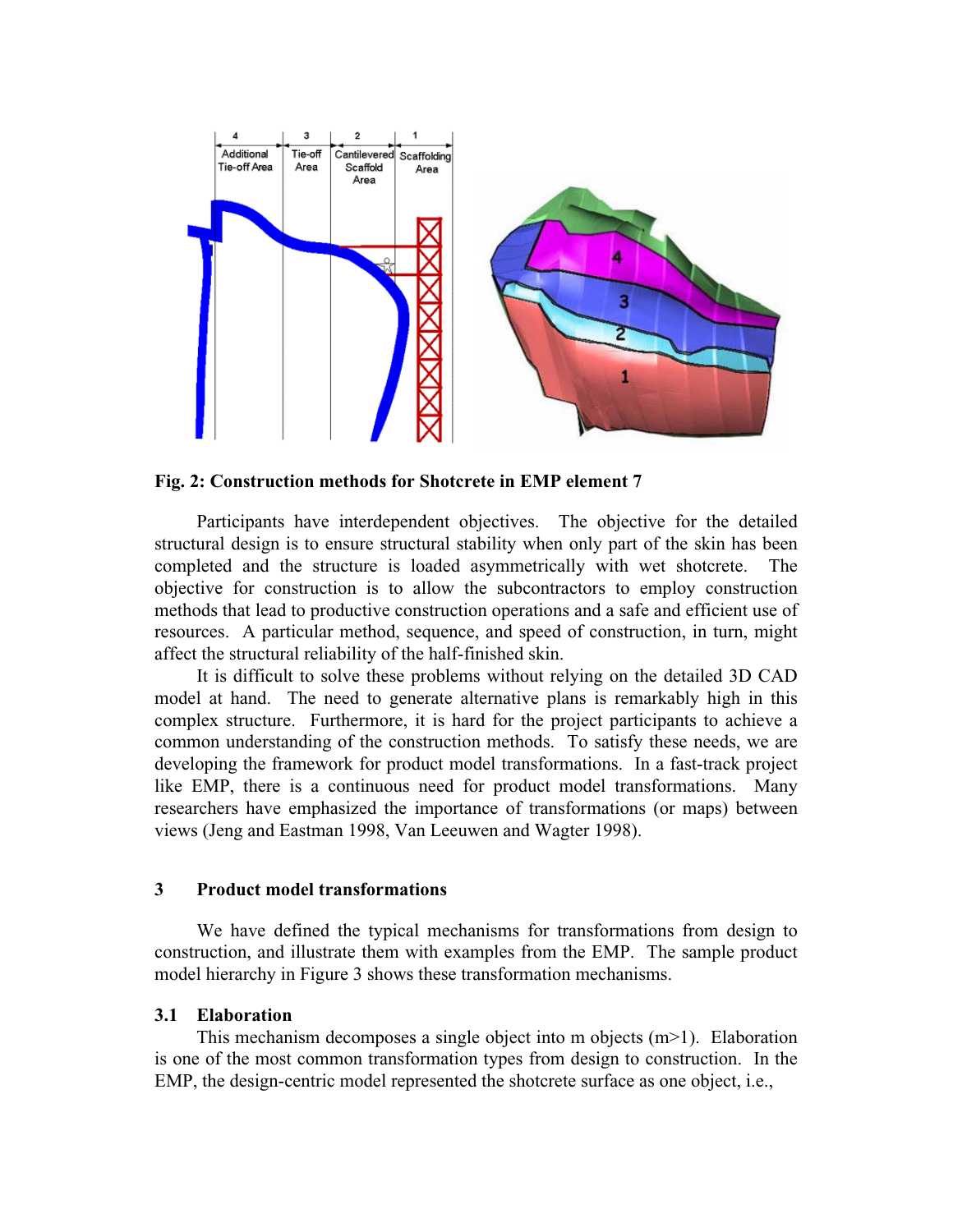

**Fig. 3: Product model transformations from design to construction**

a mathematical surface with the material information. The superintendent needed to plan the installation of the shotcrete in more detail. The activities he created would act on detailed skin components: reinforcement, waterproofing, insulation, and shotcrete. So he elaborated the product model accordingly. The breakup of a large component into zones is another example for elaboration type transformation.

# **3.2 Aggregation**

In this mechanism, the components in the product model are combined to define new components. The architect designed the steel ribs as individual objects. The site superintendent, however, needs to combine a group of steel elements into one zone in order to accurately plan activities related to steel erection.

# **3.3 Introduction of temporary structures**

Typically, temporary structures are not included in design documents or designcentric product models. However, they require resources for their installation and take up space for the duration of their use. Therefore, a construction planner needs to take the construction and dismantling of temporary structures into account when creating and evaluating a construction schedule. In the EMP, the general contractor created the shoring and scaffolding components using the product geometry and workspace constraints. Tools that create or configure temporary structures need to reason about the geometry as described in section 5.

# **3.4 Relationship mapping**

The relationships between components can also vary in different views during the life cycle of the project. Whenever there is a change in the product model because of transformations, the underlying representations should be updated.

The planner needed to analyze the tolerance between the skin components to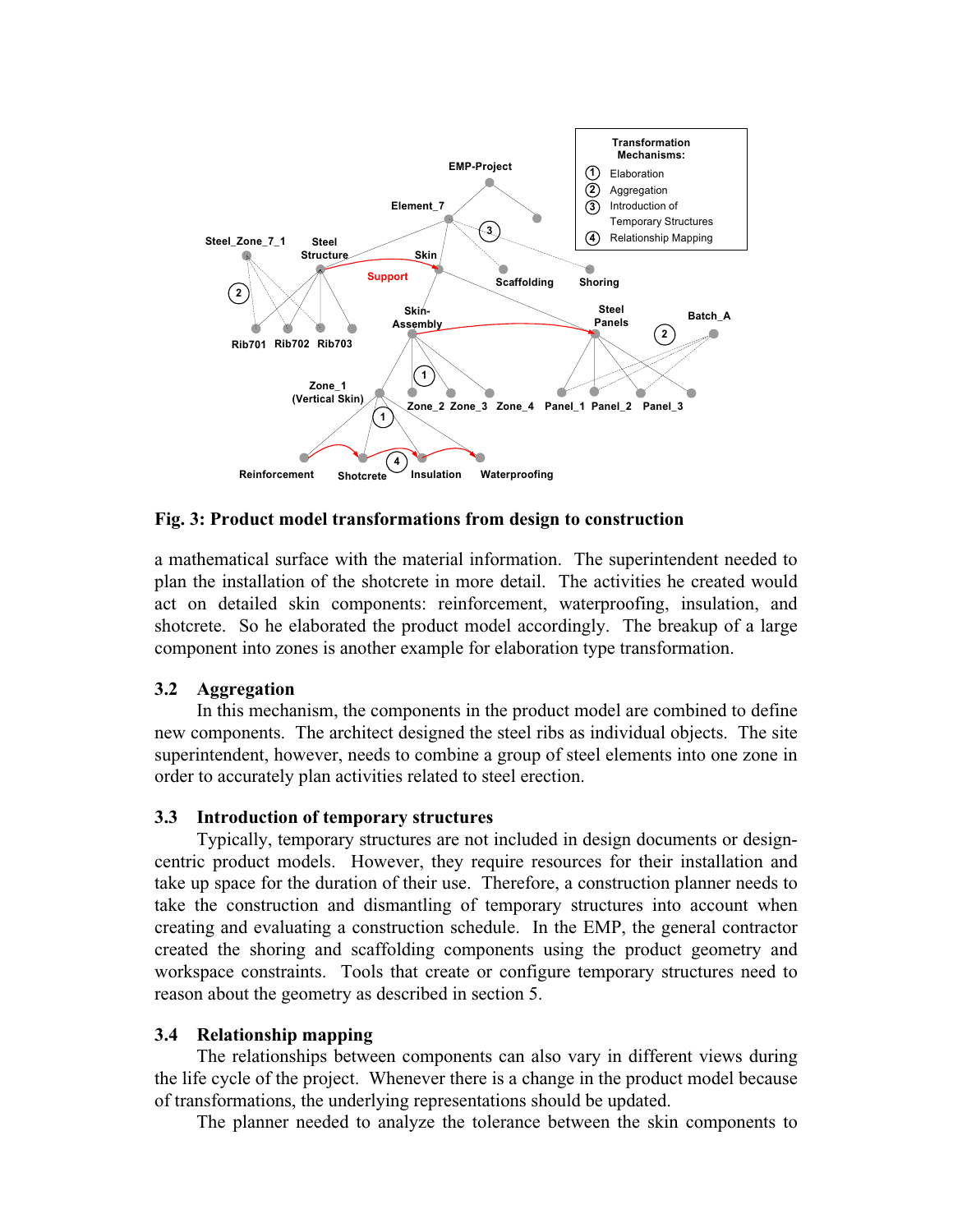plan the installation sequence of the skin components. As the contractor elaborates the skin into components, the physical support relationships should be created automatically. We have implemented algorithms that can translate the relationships from design to construction using geometric reasoning.

Figure 4 shows our approach for product model transformations. Our research focuses on mappings from the design view to the construction view, although we are well aware that this is not the only possible transformation type. Since design always precedes construction, there is always a design-centric model before the other views.

#### **4 Representation for multiple views**

As the EMP illustrates, there should be multiple representations for certain components in the product model. Rosenman and Gero (1996) suggest that views should be able to represent a component with different composition hierarchies. Different graphical representations for a certain component will either have to be stored in each view, or need to be created with methods linked with that component.

It is widely accepted that AEC information should be represented in multiple views so that participants in a construction project can extract their views from the product model of the project and update the model after changes (Eastman and Siabiris 1995; Hannus and Pietilainen 1995). There have been various approaches to representing multiple views (Table 1). MacKellar and Peckham (1993) suggest that product models that support views can consist of a single or of multiple models.



**Fig. 4: Multiple view representation in the product model**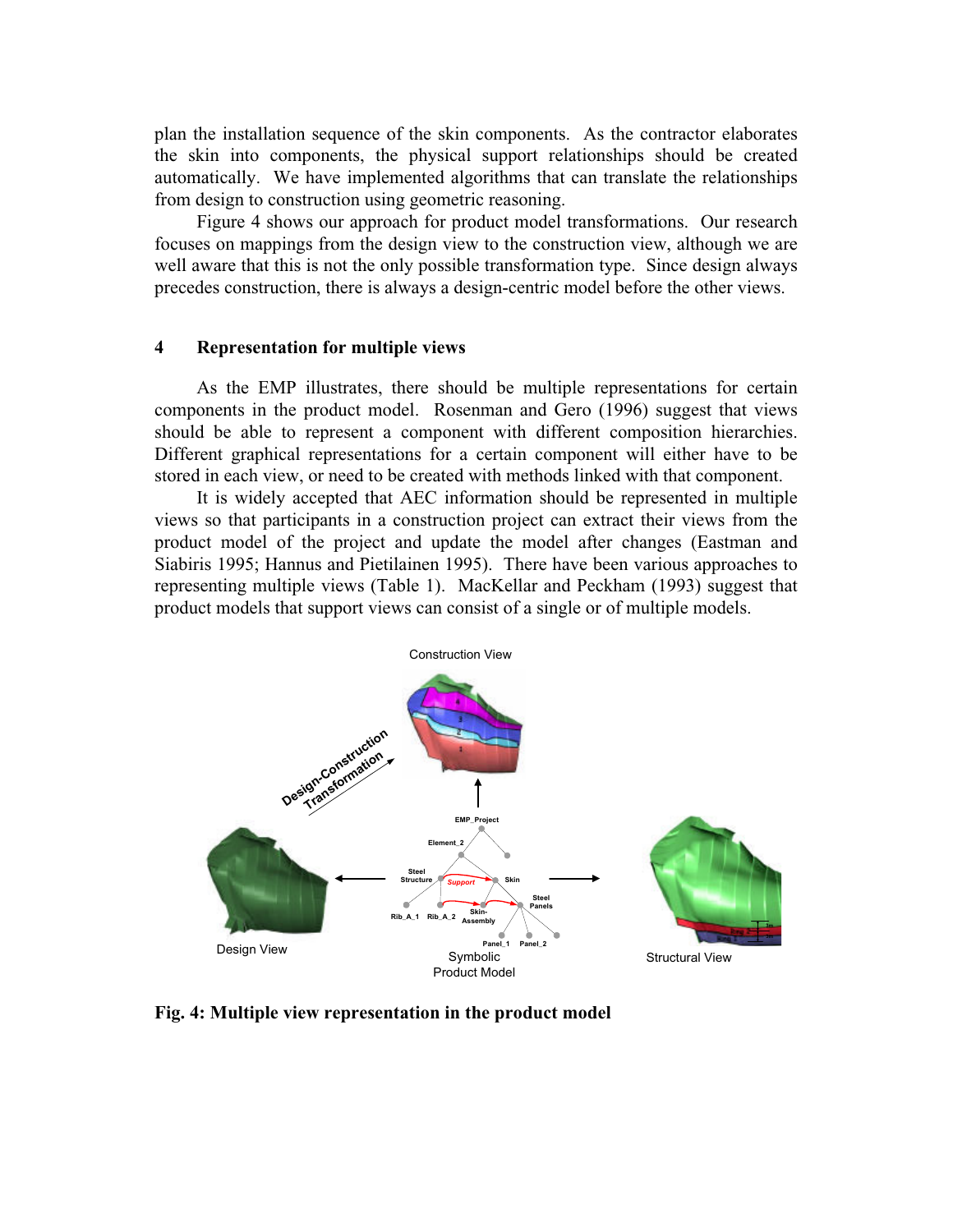|                                                         | Advantage                                                                 | Limitation                                    |
|---------------------------------------------------------|---------------------------------------------------------------------------|-----------------------------------------------|
| <b>Aspect Models (Van Nederveen</b><br>and Tolman 1992) | Creates views from a single<br>product model                              | Cannot change initial<br>schema               |
| <b>P-C Approach</b><br>(Howard and Phan 1995)           | Provides methods to define<br>product models and create<br>multiple views | Fixed set of primitives<br>No transformations |
| <b>IFC (IAI 1998)</b>                                   | Provides a standard language<br>for product models                        | No view definitions or<br>transformations     |
| EDM <sub>2</sub><br>(Eastman and Siabiris 1995)         | Provides database mechanisms<br>for view changes                          | Limited to design phase                       |

#### **Table 1: Approaches for multiple view representations**

## **4.1 Static-schema models**

Initial focus on multiple view representation has been on static-schema models. A schema is a template for a data model representation. Van Nederveen and Tolman (1992) define a kernel model and use aspect models to store view-specific information. The result is a set of models, each of which describes the building from a different viewpoint. They define the relationships between these aspect models. Although efficient during modeling, this approach is limited in updating the model, because it defines a static version of the product model rather than an evolving schema necessary to make the project information through design and construction.

The Primitive-Composite (P-C) approach (Howard and Phan 1995) is a data modeling technique that supports multiple views. Users define the primitives for the product model manually using a well-defined methodology. It is possible to aggregate the primitives to create composites. Using a selected set of primitives and composites, multiple views are created. However, the user needs to know beforehand how detailed the components should be, which limits the usability of the approach. In addition, each primitive can only have a single interpretation in this approach. Ongoing efforts towards Industry Foundation Classes (IFC) are standardizing the product model. However the IFC do not provide a mechanism for view definitions and transformations (IAI 1998).

## **4.2 Evolving-schema models**

It is very cumbersome to map the product model manually on each a change in views. Consequently, there should be automated methods within the product model that support these transformations. The components of the product model should have methods that support not only the creation of new objects but also views of the product model that may differ in the level of abstraction and detail.

EDM-2 (Jeng and Eastman 1998, Eastman and Siabiris 1995) represents and supports translations between design views that evolve throughout the design process. Therefore, it is capable of model evolutions. A core model exists to reduce the number of maps required. EDM-2 is essentially a product database, grounded on a data model. It addresses fundamental database issues, such as the maintenance of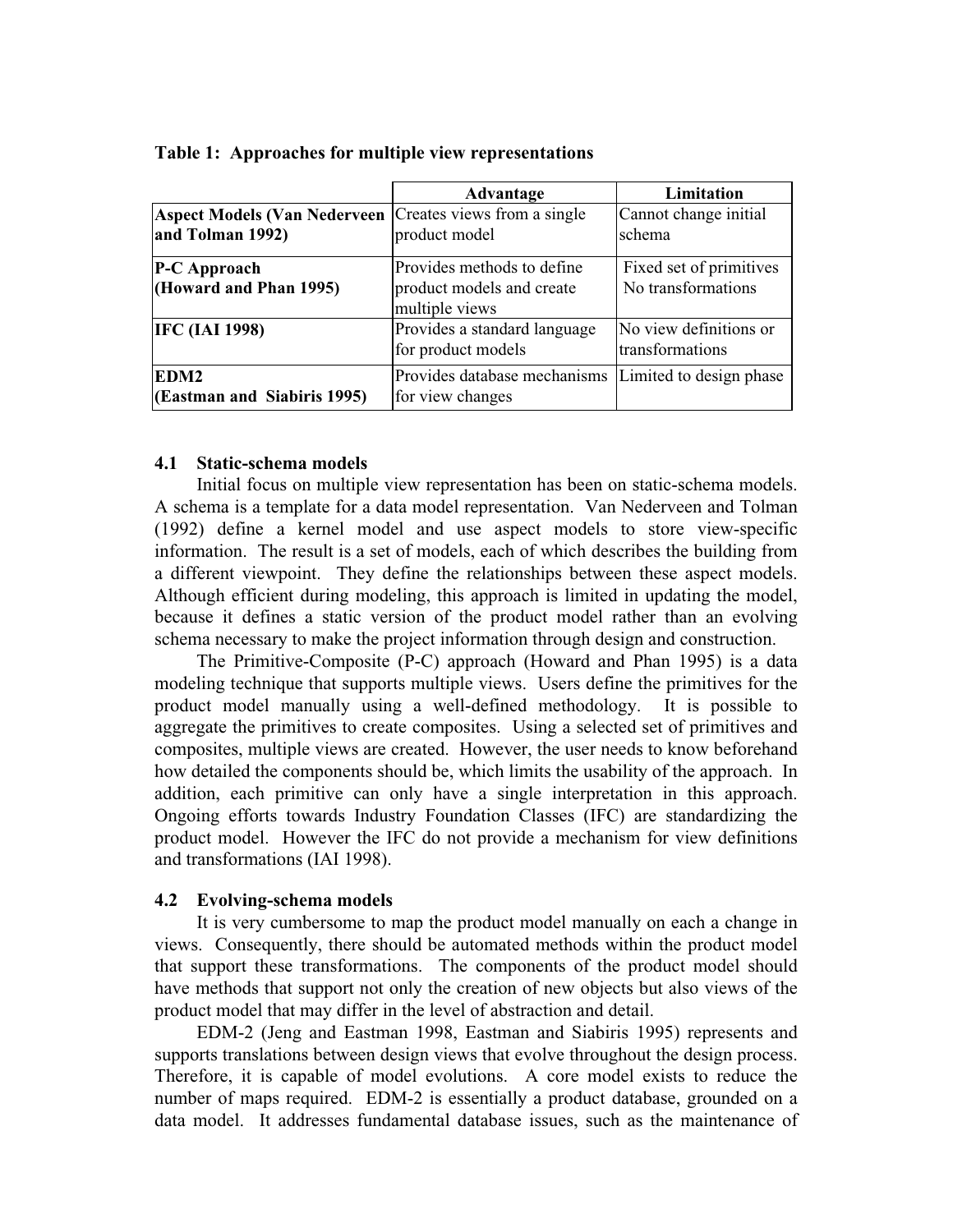data integrity; the defining of derivations and views; and the definition of a procedural language supporting model addition, deletion and modification. EDM-2 is implemented at the data level and does not, to our knowledge, specify operational transformations for construction.

## **5 Geometric reasoning**

Figure 5 shows our geometric reasoning architecture. The user defines transformation rules and specifies items that create constraints for the system. Using the product model that is generated during design, the system reasons about the geometry to define the spatial relationships and extracts the features from the components to produce the construction view. The product model kernel is built on Industry Foundation Classes.

3D CAD models contain essential information to develop transformations. To transform between the different views of the product models, there must be efficient geometric reasoning techniques. The requirements for these techniques are the representation of spatial relationships between objects, the extraction of geometric properties and features, and the evaluation of constraints.

To decide on the layout for the shoring inside the structures of the EMP, spatial relationships between the shoring and the ribs, cranes and scaffolding must be represented. The layout is constrained by factors like the curvature of the ribs and workspace requirements. The structural engineer resolves the dimensions of the shoring and makes an update on the layout. At this point, the contractor needs to do time-consuming rethinking to evaluate the layout and consider its effects. Similarly, to decompose the shotcrete surface into zones, an automated system should consider the relationships between the scaffolding and the skin surface and the height and curvature of the skin. Construction process information affects the constraints. For example, the flow of work to install the skin is a constraint for the shoring layout.



## **Fig. 5: Architecture for product model transformations**

Previous research has defined techniques for geometric reasoning in different industries. For example, in the manufacturing industry, CAD systems are widely used as planning tools, as in assembly and process planning (McMahon et al. 1998).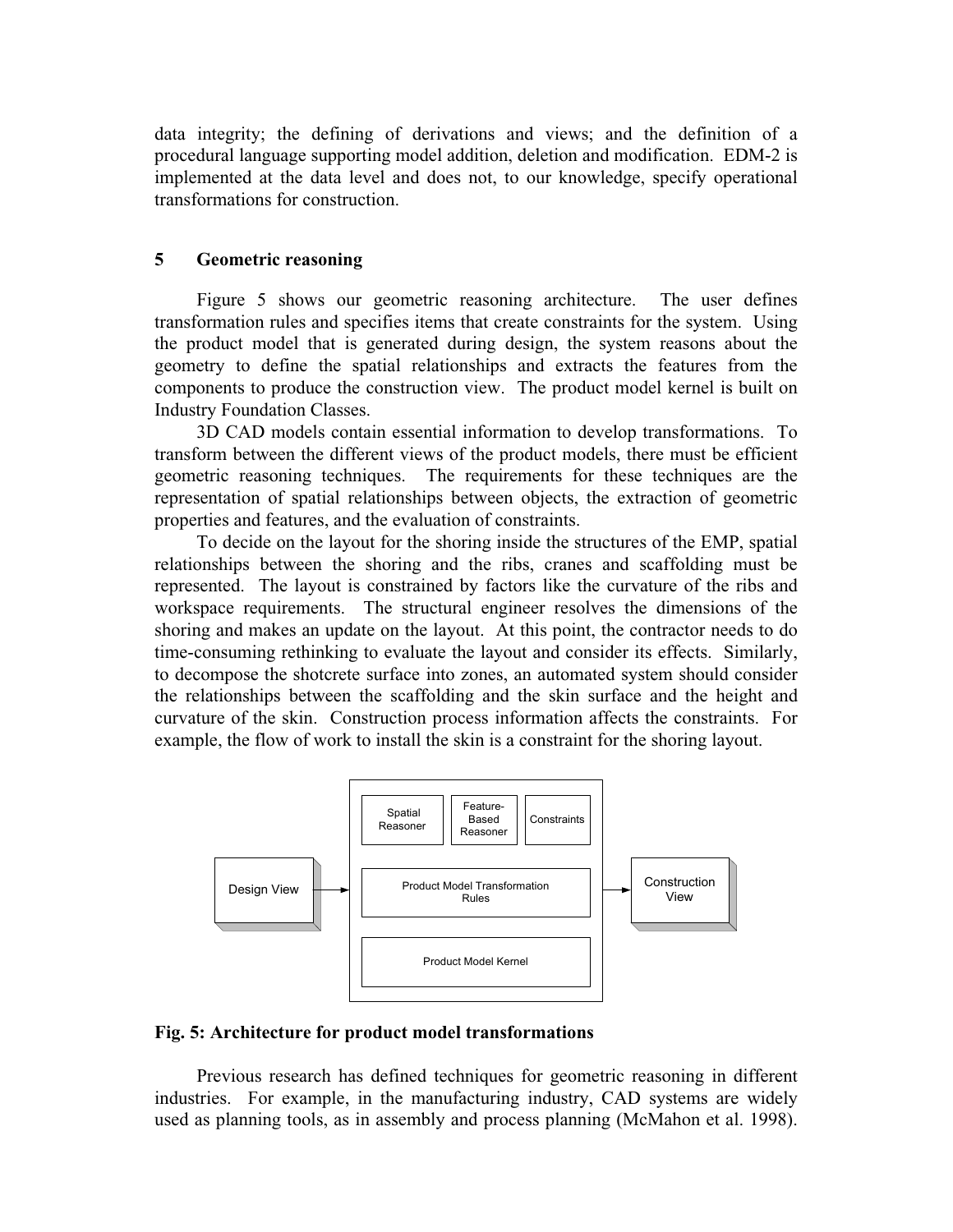The complex geometry of the parts and the assemblies are abstracted using features that store the product's important characteristics and associate them with engineering knowledge. Using feature-based modelers, or feature extraction algorithms, it is possible to plan and reason about the geometry of each feature. Ongoing efforts try to define a similar scheme for architectural design (Leeuwen and Wagter, 1998). We have tested the reasoning techniques used in feature extraction algorithms to reason about the properties of a geometric model.

In construction, the GRID research project developed a qualitative geometricreasoner for spatial, temporal, and logical reasoning about 3D geometry (Chinowsky and Reinschmidt 1995). Qualitative spatial relationships are used to abstract the spatial relationships between components and reason about the geometric model (Clementini et al. 1997). Quantitative distances are converted to relationships like *after, on-top,* and *contains*. This directional information defined in one dimension is generalizable to multi-dimensional models. However, these research efforts simplified the geometry of the components to basic primitives, which is not sufficient for real world construction projects.

# **6 Conclusions and future work**

This paper described ongoing research to define a methodology to transform product models from design to construction using product model transformations. We are focusing on geometric reasoning techniques needed for these transformations.

This research is a part of the effort to automate generation of 4D production models based on design-centric product models. We are implementing these mechanisms using the Object ARX development environment in Autodesk Mechanical Desktop and the Construction Method Modeler (CMM), an automated construction process planner (Fischer and Aalami, 1996).

## **7 Acknowledgments**

We are grateful to Jim Glymph, Kristin Woehl from Frank O. Gehry & Associates in Santa Monica, CA, and to Chris Raftery, Terry Griffin, and Lisa Wickwire from Hoffman Construction's Seattle office for giving freely of their time and for providing access to the Experience Music Project as a case study.